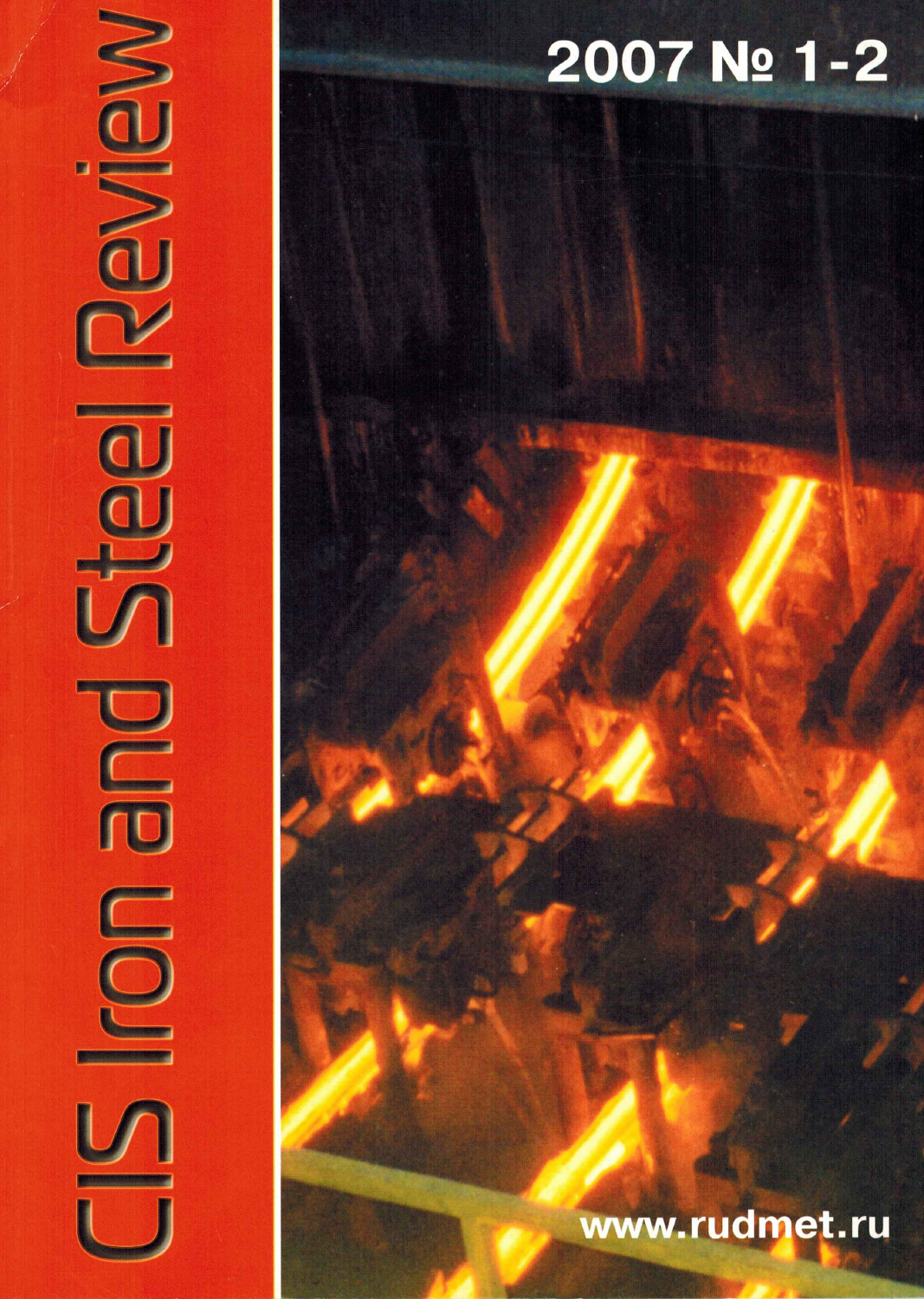**•** necessary level of safety during exploiting of pipeline systems;

**•** quality of pipes and tubes as well as oil and gas equipment;

**•** carrying out the program for protection of the inter nal market from unfair competition on the side of foreign tube- and pipemakers.

#### **REFERENCES**

- 1. *Pumpyansky D. A.* Development tendencies and prospects of tube industry. Proceedings of the XIII International scientific and practical conference "Tube-2005", part 1. Chelyabinsk, 2005, p. 17–21.
- 2. *Kovshevny V. V.* Tube industry in figures and facts: the forecast for 2006. Proceedings of the XIII International scientific and practical conference "Tube-2005", part 1. Chelyabinsk, 2005, p. 59–68.
- 3. *Sedykh A. M.* Strategic tasks of Russian tube industry in the field of providing development of trunk pipeline

(St. Peterburg State Politechnical University, Russia)

#### *Abstract*

new image analyzer, Thixomet<sup>®</sup>, has been developed<br>with the ability to create "panoramic" images of<br>material microstructure for investigations. with the ability to create "panoramic" images of microstructure Capabilities of the Thixomet Image Analyzer for material microstructural characterization are demonstrated with examples of nickel-based superalloys. Practical use of the Thixomet for controlling material properties by controlling their microstructure is demonstrated.

#### *Introduction*

One of the most common uses of Image Analysis Systems (such as the Quantimet, Omnimet, Clemex, Leco and others) is a quality estimation of a material's structure. However, it is not uncommon that the capabilities of these image analyzers are insufficient for solving certain specific measurement tasks, especially those involving new and some specific materials as the superalloys. This paper describes the Thixomet Image Analyzer, which has the ability to conduct metallurgical quality control of superalloys structure. The Thixomet system also provides the most commonly used metallographic evaluation methods for nonmetallic inclu sions and grains size in accordance with DIN, ASTM and GOST.

transport. Proceedings of the XIII International scientific and practical conference "Tube-2005", part 1. Chelyabinsk, 2005, p. 21–26.

- 4. Permyakov I. L., Lube I. I., VyatchennikovV. V. Up-todate state and development prospects for large diameter tube production at Volzhsky tube plant. Proceedings of the XIII International scientific and practical conference "Tube-2005", part 1. Chelyabinsk, 2005, p.  $72-75$ .
- 5. *Morozov Yu. D., Efron L. I.* Prospects of development of tube steels in the XXI century. Proceedings of the 4th congress of rollers, Vol.1. M., "Chermetinformatsiya", 2002, p. 14–21.
- 6. *Rashnikov* V*. F.* Scientific developments based on the program of innovative development of Magnitogorsk metallurgical plant. "Stal", 2007, № 2, p. 10–12.
- 7. *Chikalov S. G.* Produstion of seamless tubes from contin uously cast billets )under scientific edition of A. P. Kolikov). Volgograd, Committee of press and information, 1999, 416 pages.
- 8. *Shevakin Yu. F., Kolikov A. P., Raikov Yu. N.* Tube pro duction. M., Intermet Engineering, 2005, 568 pages.

### **Metallurgical Quality Characterization of A. Kazakov, D. Kiselev<br>(St. Peterburg State Politechnical University, Russia) <b>Mickel-based Superalloys**

The classic publications of the late Ervin E. Underwood, such as his book, Quantitative Stereology [1], were stimulat ed by his (and several colleagues) efforts to translate the 1958, second edition, of the landmark text of Sarkis A. Saltykov [2] who developed a scientific foundation for stereological meth ods in materials science in Russia. Saltykov's work has become the foundation for the majority of the quantitative materials science research studies throughout the world. The recent progress in computer hardware design and production, appearance of less expensive powerful devices, like high-resolution CCD cameras and frame grabbers, digital cameras and the advanced development systems have reached the level sufficient for comprehensive digital image processing. Thus, the theoretical foundations of quantitative metallogra phy and image processing [1–4], and the technical progress in computer technologies and digital television have made possible the creation of the Thixomet Image Analysis System.

Thixomet software is a family of products, which includes image analysis software for the quality estimation of the structure of various materials [5–7] and provides solu tions for many specific technological problems.

Thixomet Image Analyzer capabilities will be demon strated using examples of nickel-based superalloys.

**Special features of the technology.** It is well known that the technology of production of finished parts from super alloys (for example, turbine blades) includes several stages. First, the billets are produced from the original charge mate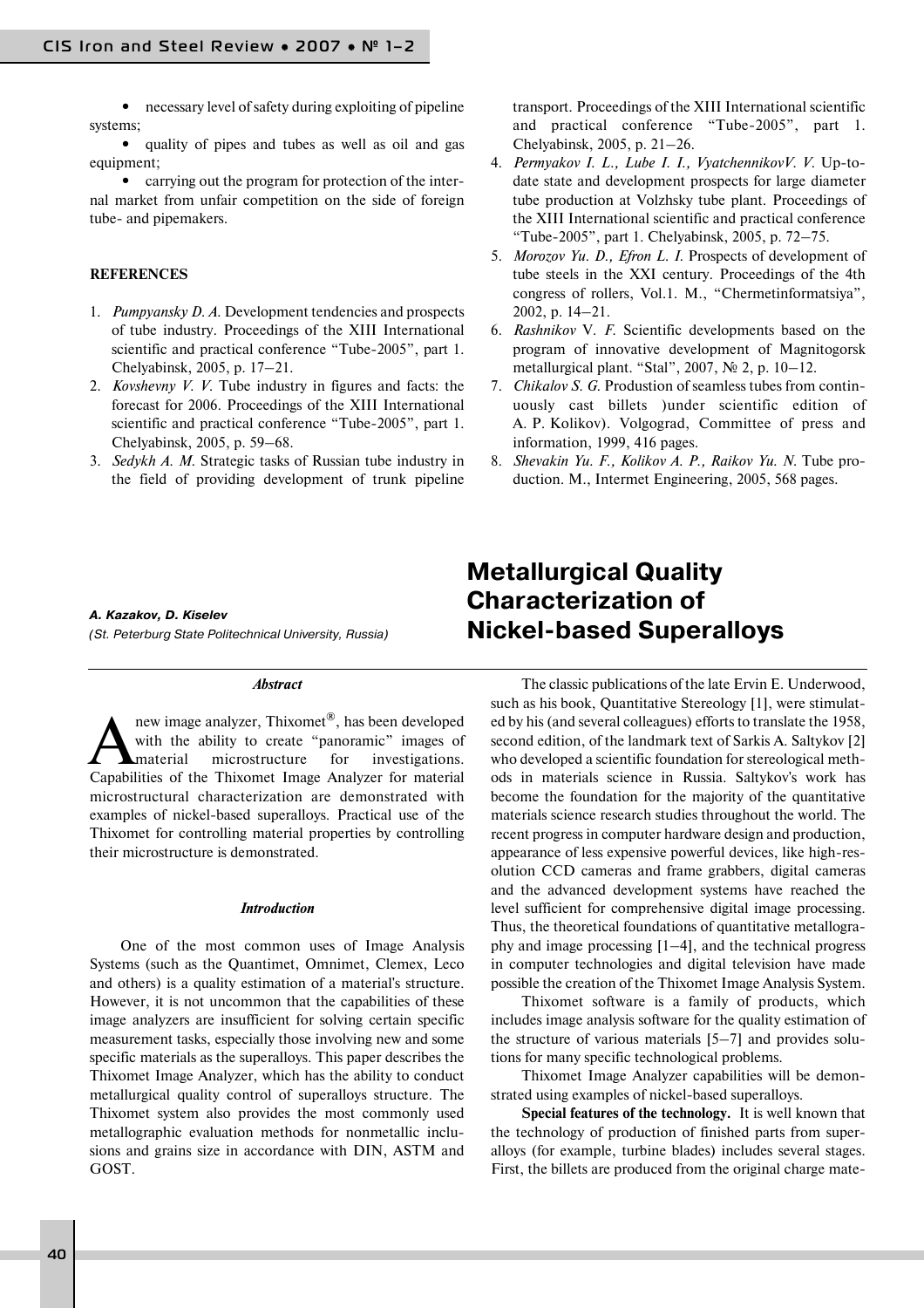rials in large vacuum induction furnaces (VIM). Then the slugs are machined from the billets and used in small induc tion furnaces for the production of finished parts by invest ment casting. As a result, a large quantity of scrap results from this method of casting and as a consequence the recycling problem appears. However, the scrap fraction in the VIM charge for billet production should not be above about 30 %, as a rule. It is possible to increase the fraction of the scrap in the charge if it has been previously remelted using active refining melt technology. Therefore, not only the chemistry of the billet, obtained by the refining of the scrap, must be checked, but also the billet's metallurgical quality must be examined before it is used to produce turbine blades.

**Principle of estimation method.** The known visual esti mation by operator method of Willan Metals Company has been taken as a basis. According to this procedure, a speci men is examined metallographically at 200 to evaluate the impurity of the metal by the determination of the impurity rate. The specimen is machined from the bottom part of the cylindrical billet. The surface area to be examined is equiva lent to the area of a circle with the diameter of 20 millimeters. The total area of the cross section is observed sequentially, field by field.

The types of superalloy impurities are sorted by their size at 200:

*Oxide film (OF) is characterized by its size:* 

**•** a "large" film has a size equal to the diameter of the field of view (DFV);

a "middle" film has a size equal to one-half of the diameter of the field of view; and,

• a "small" film has a size equal to one-fourth of the diameter of the field of view.

*Slag globules (SG) and nitride clusters (NC) are charac terized by size:*

• a "large" one occupies one-tenth of the field of view area (SFV);

• a "middle" one occupies one-fiftieth of the field of view area; and,

• a "small" one occupies one-hundredth of the field of view area.

The total rate is calculated from the following equation with regard to the contribution of each impurity type revealed on n-observed fields of view:

$$
R_{\Sigma} = \sum_{i=1}^{n} \sum_{j=1}^{3} \sum_{k=1}^{3} (R_{j,k} \cdot N_{j,k}^{i}),
$$
 (1)

where  $R_{i,k}$  is the rate coefficient for defect *j* of *k*-dimensional group and  $N_{j,k}^i$  is the number of defects *j* of *k*-dimensional group on the field of view *i*.

The following rates are defined by the expert estimation approach for each impurity type:

• for oxide films and slag globules  $R_{i,k}$  is equal 1, 0.5 and 0.25 for large, middle and small defects, respectively;

• for nitride clusters  $R_{i,k}$  is equal 10, 5 and 2 for large, middle and small defects, respectively.

It should be noted that the rate for nitride clusters is 10 times higher than for slag globules in the same dimensional group. It depends upon the fact that nitrides and their clusters are more difficult to remove from superalloy melts than slag globules, which are easily assimilated by the refractory lining of the crucible during remelting or by ceramic surface of the filter during pouring.

The Thixomet software has been developed for automa tion of the measurements required for this approach. Unique methods of quantitative metallography have been successfully applied in Thixomet that result in increased accuracy in deter mining a defect's dimensions. The defect's size measurements provided in Thixomet are more precise than visual estimation by operator. Therefore, it was possible to use an improved method of impurity estimation by a monotonic function of the defect rate versus its dimension instead of the three-stepped function of the Willan Metals' procedure (Fig. 1)

The strategy for the Thixomet procedure can be summa rized as follows. The images with metallurgical impurities (oxide films, slag globules and nitride clusters) are transmit ted through the CCD camera and frame grabber to the image analyzer monitor. The sharpness adjustment has to be carried out so that the carbides and nitride clusters have uniformly colored surfaces. Then, the image is captured.



**Fig.1. Defect rate versus its dimension for nitride clusters, slag globule (***a***) and for oxide film (***b***)**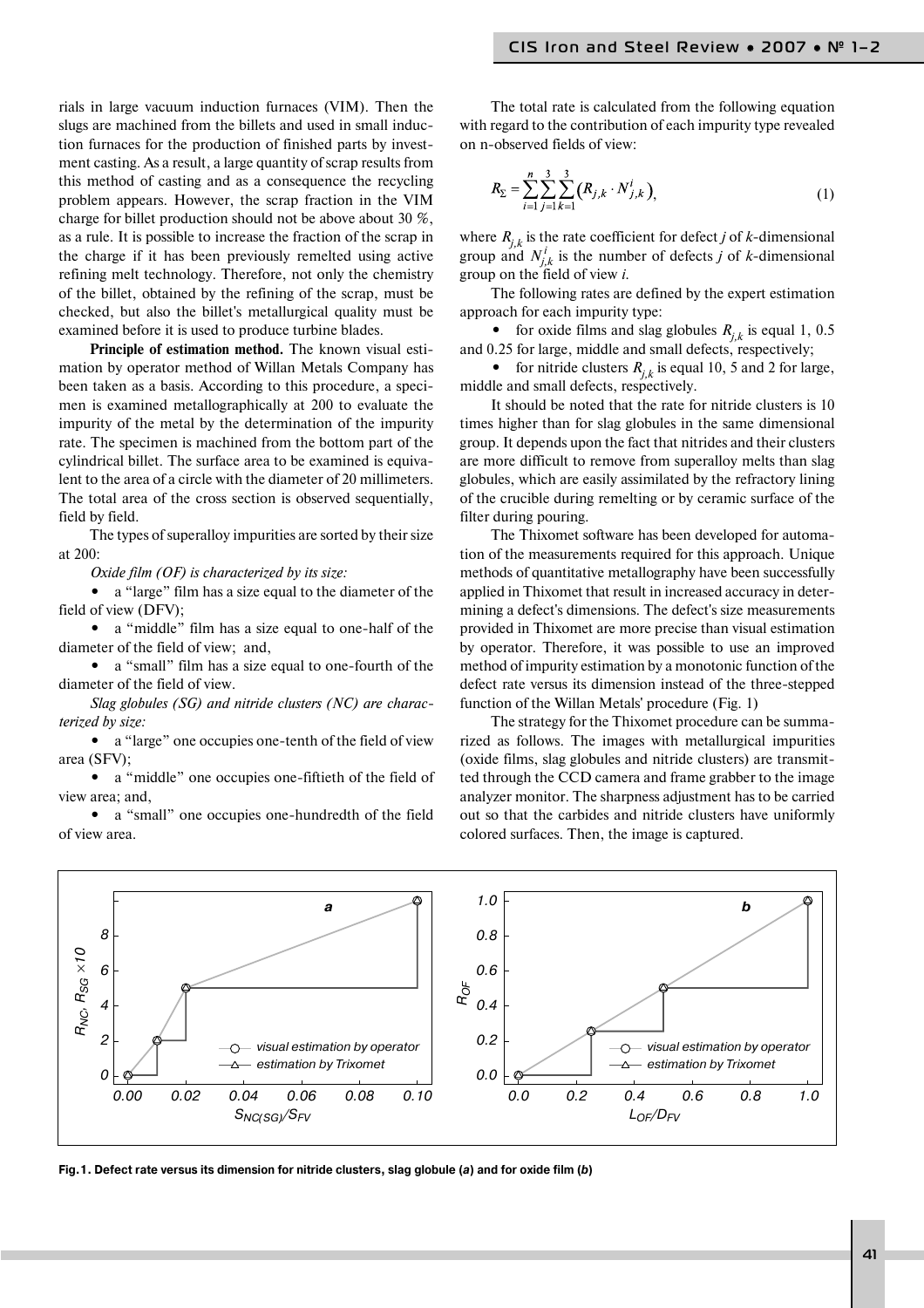

**Fig.2. Thixomet screen. Estimation of impurity rate**

As a rule the metallurgical defect does not fit one field of view, captured by camera. Decreasing the microscope mag nification is impossible because it may lead to loss of resolu tion necessary for correct identification of the defects and precise measurement of their sizes. To overcome this prob lem, a special procedure was developed in Thixomet for the reconstruction of the full defect image by sequential capture and perfect matching of its segments "in flight". That is, while the microscope stage is moving to the next contiguous field of view, the present field of view is matched with high precision, "pixel to pixel", to the previous one. A microstruc tural montage of segments into a full panoramic image of the defect is carried out automatically according to a specially developed algorithm based on pattern recognition ability of Matrox Imaging Library. Creation of the full panoramic image of the defect can be observed at the Thixomet main window (Fig. 2).

Defect identification is performed according to the com plex criteria that includes information on the grayscale level of the objects, their morphology and the nature of mutual arrangement. The grayscale level for each defect is pre-adjusted. For this purpose, there are threshold levels on the Thixomet control panel. Carbide and nitride inclusions have

close grayscale levels, so they can not be separated using this criterion. To separate them, the character of their mutual arrangement, size and morphology are estimated. The car bides, which are rather fine and uniformly distributed across the cross section, are automatically removed from the analysis.

The image processing results are presented as a bar chart, which depicts the quantity for each type of defects. These bar charts are displayed in one of the operating win dows of the Thixomet. The total impurity rate of the investi gated sample, as well as specific rates for each type, is shown here as an accumulated sum (Fig. 2).

Film elongation is calculated as for a continuous linear feature; in this case the breaks in films are connected. The area occupied by slag globules and nitride clusters is estimated by the area of the figure, which is formed by the external bound ary of the defect conglomeration. When evaluating the area, occupied by nitride clusters, the user is able to modify the clustering rate either by joining the inclusions to the cluster or by integration/separation of neighbor clusters (Fig. 3, *b*, *c*). The adjustment of size and quantities of slag globules con glomerates is carried out in the same way.

Another useful procedure of Thixomet corrects some of the defects in images. This procedure removes the scratches and corrects the nonuniform illumination present in optical systems. It is automatically performed in real-time mode before each measurement (Fig. 3, *b*, *c*).

The decision to use the charge billet in the production of turbine blades is based on metallurgical quality estimation results. Billets with an impurity rate more than a critical value have to be remelted using the refining technology. The critical value of the impurity rate for the charge billet is estab lished by additional technical documentation.

So, the main capabilities of Thixomet are the following:

1. precise matching of the images with each other, obtained by the successive import of adjacent fields of view, permits:

**•** creation of a panoramic image;

**•** high resolution capacity while investigating the large area of the object;

• new possibility for quantitative analysis of the material structure without excluding marginal objects;



#### **Fig.3. Nitride cluster identification**

*a* **— original image automatically matched from 25 field of view (Previous image processed by leveling procedure);** *b* **— identification of nitrides as one big cluster; c — separation of neighbor clusters**